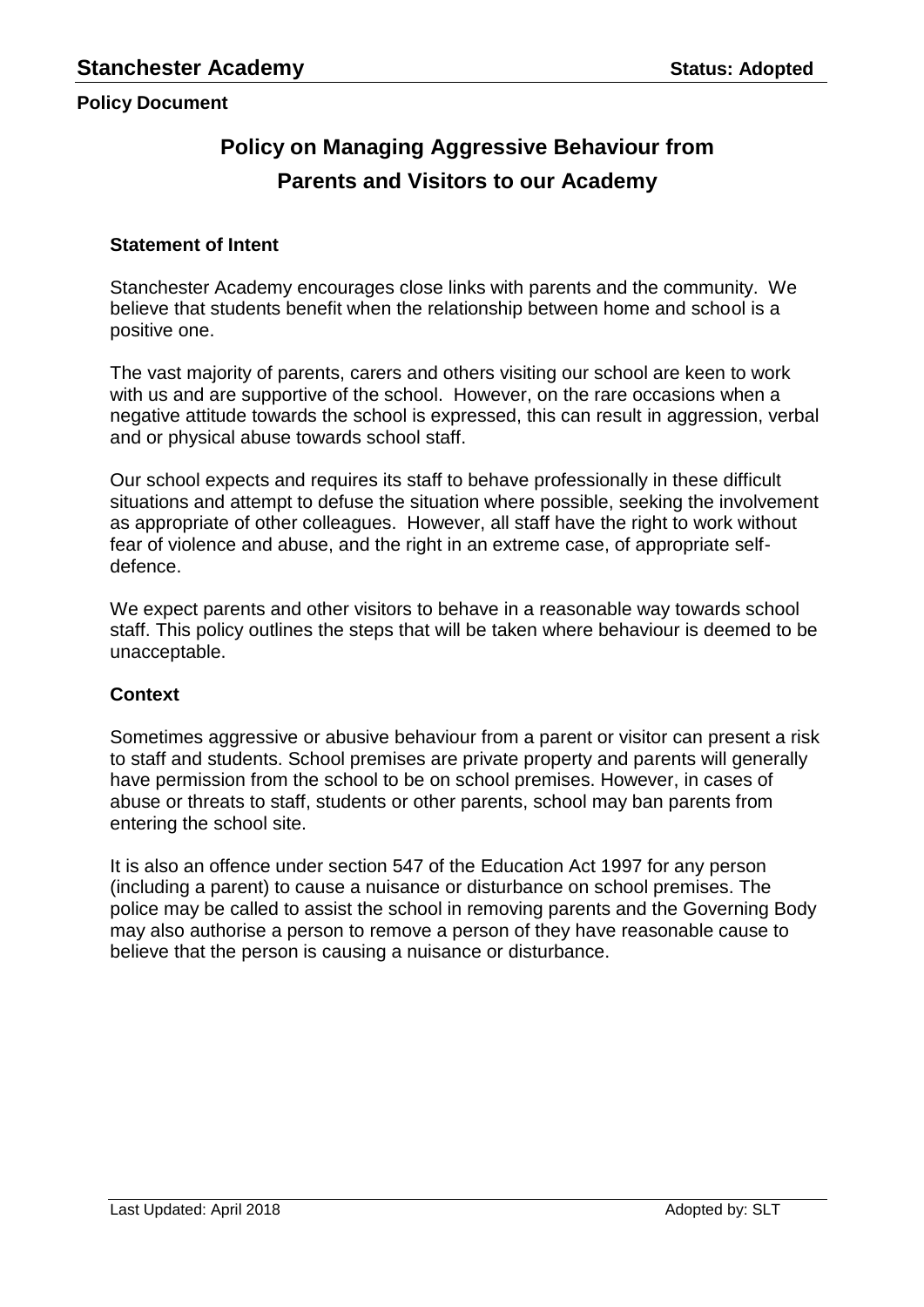## **Types of behaviour that are considered serious and unacceptable and will not be tolerated**

This is not an exhaustive list but seeks to provide illustrations of such behaviour which can be displayed in person or, in some cases, over the telephone or via email:

- Shouting or swearing at school staff, either in person or over the telephone
- Verbally or physically threatening or intimidating school staff, either in person, over the telephone and via email or social media
- Intimidating or physically challenging a member of staff, e.g. standing very close to her/him
- The use of aggressive hand gestures
- Shaking or holding a fist towards another person
- Physical contact with a member of staff, e.g. pushing hitting slapping, punching or kicking
- Spitting
- Racist, sexist, offensive or other inappropriate comments
- Breaking the school's security procedures

Unacceptable behaviour will result in the Principal, Governing Body and in some cases the Academy Solicitors being informed of the incident. In more serious cases this may also result in the Police being informed.

## **Procedures to be followed**

In all cases, the member of staff concerned will be required to complete an Incident Report form (see Appendix A).

When a parent or member of the public behaves in an unacceptable way towards a member of the school staff over the telephone, the member of staff will politely terminate the telephone conversation.

If a parent or member of the public behaves in an unacceptable way towards a member of school staff via email the email will be passed to a senior member of staff. The parent may be informed that they are no longer to contact a member of staff via email and if they continue to do so emails will be recorded but not responded to.

If a parent or member of the public behaves in an unacceptable way in person on the school premises or in the vicinity of the school, the member of staff will politely terminate the conversation and ask the person to leave the premises.

If a parent or member of the public behaves in an unacceptable way towards a member of staff in the vicinity of the school, the member of staff will politely terminate the conversation and walk away.

In all cases, the member of staff will report their concerns to a member of the Senior Leadership Team, who in less serious cases will seek to resolve the situation through discussion or mediation. If necessary, the school's complaints procedure should be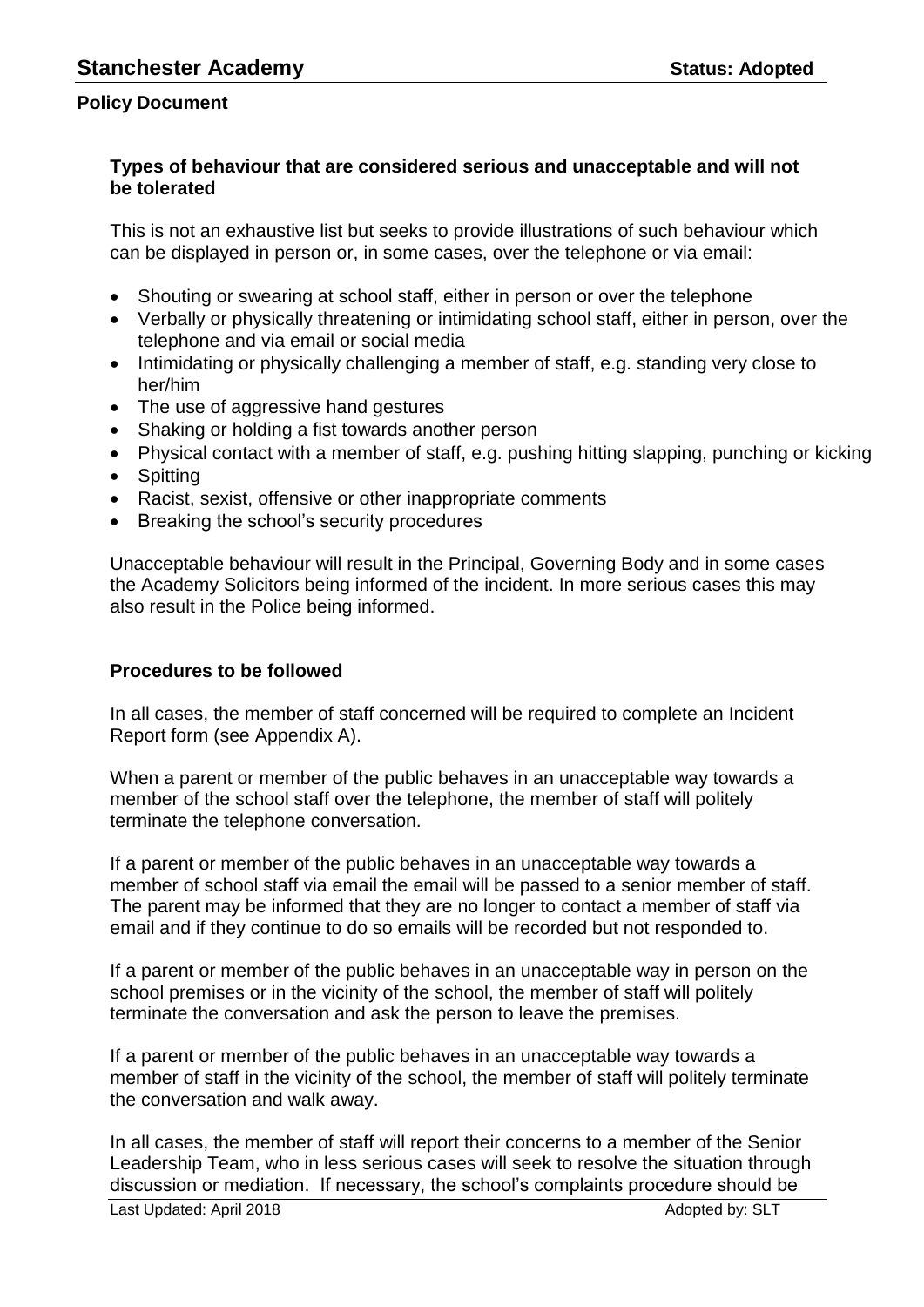followed. In more serious cases, or when previous concerns continue, a parent or carer may be banned from the school premises for a period of time, subject to review.

Prior to being banned the following steps will be taken:

- 1. The parent/carer will be informed, in writing, that she/he is banned from the premises, subject to review, and what will happen if the ban is breached, e.g. that an injunction application may follow
- 2. Where an assault has led to a ban, a statement indicating that the matter has been reported to the Police will be included
- 3. The Chair of Governors will be informed of the ban
- 4. Where appropriate, arrangements for students being delivered to, and collected from the school will be clarified.

In implementing this policy, the school will, as appropriate, seek advice from the appropriate health and safety and legal departments, to ensure fairness and consistency.